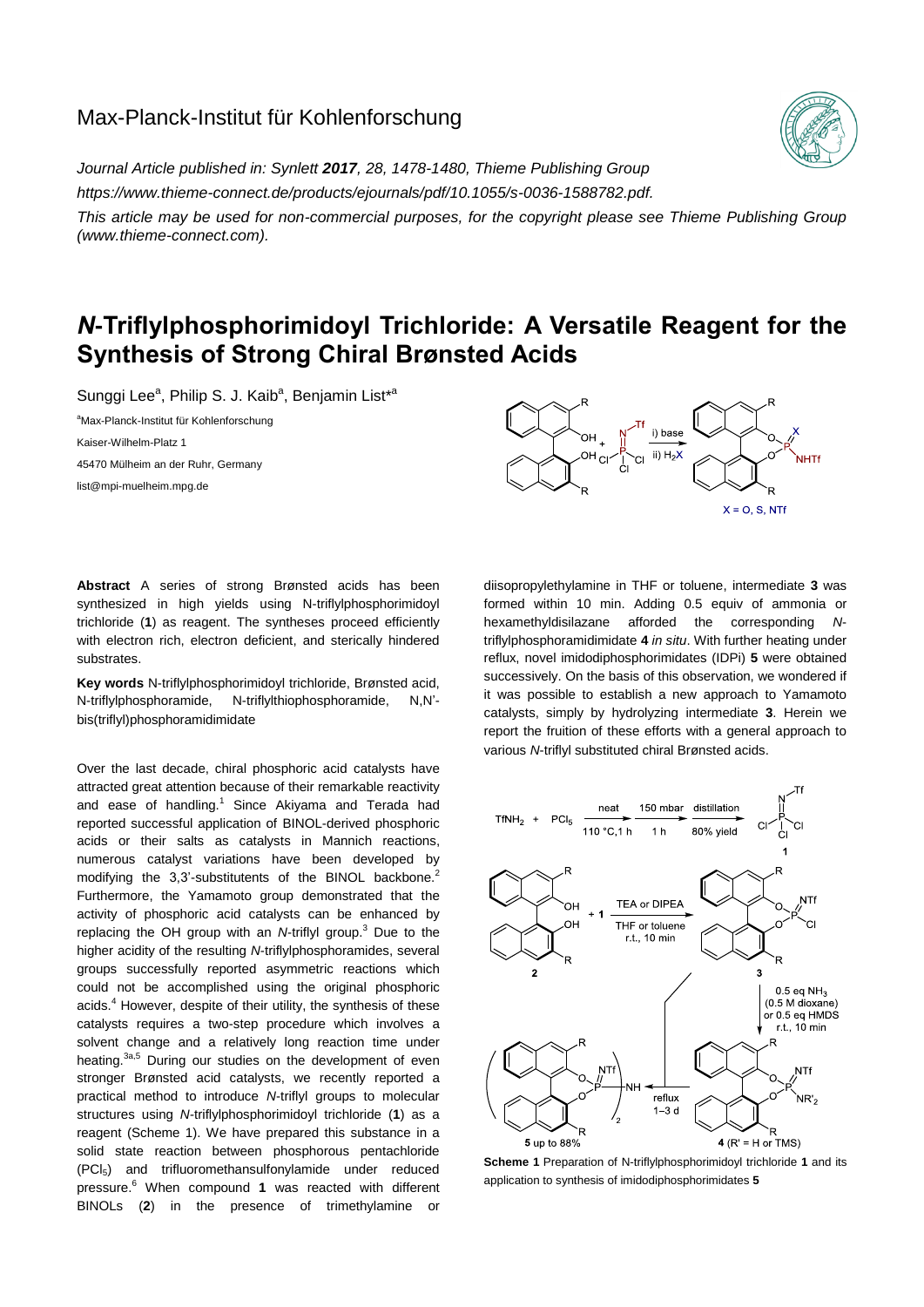Indeed, most BINOLs (**2a-f**), upon reaction with reagent **1** in dichloromethane and DIPEA, gave the corresponding intermediate **3** within 10 min. With sterically hindered BINOL **2g**, the reaction took 1 h until completion. Further reaction with water required only 10 min with chlorides **3a-f** and 1 h with compound **3g** to furnish the corresponding acids. Products **5a-g** were obtained in >80% yield regardless of the electronic or steric properties of the BINOL staring material (Table 1).

**Table 1** Substrate scope of the Yamamoto-type Brønsted acid synthesis<sup>a</sup>



<sup>a</sup>Reactions were performed with 1.0 equiv of 2, 1.1 equiv of 1, and 5.0 equiv of DIPEA in 0.25 mL of CH<sub>2</sub>Cl<sub>2</sub> for 10 min, and then 20 µL of H<sub>2</sub>O<br>was added to hydrolyse the intermediates **3**. <sup>b</sup>In this case, substitution and hydrolysis reactions each took 1 h.

b

82

7 **6g** *S* 2,4,6-*i*-Pr3-C6H<sup>2</sup>

Next, we applied our method to synthesize other strong Brønsted acids (Scheme 2). In 2008, the Yamamoto group exchanged the oxo-group of their catalysts to a thio-group. The resulting more acidic *N*-triflylthiophosphoramides successfully enabled catalytic enantioselective protonation reactions.<sup>7</sup> Later, our group exchanged the oxo-group with an *N*-triflyl imino-group expecting an even further increase in acidity.<sup>8</sup> In order to also obtain these two stronger acid motifs, intermediate  $3$  was reacted with  $H_2S$  or with triflamide respectively. The target acids **7** and **8** were readily obtained within 20 min or 1 day, depending on the substrates.



**Scheme 2** Synthesis of N-Triflylthiophosphoramides and N,N' bis(Triflyl)phosphoramidimidates

In summary, we have established a simple and practical route to synthesize strong chiral Brønsted acids. The method is effective for the preparation of *N*-triflylphosphoramides with electron deficient, electron rich, and sterically demanding substrates. 9 Furthermore, both of *N*-triflylthiophosphoramides and *N*,*N*'-bis(triflyl)phosphoramidimidates were prepared in high yields within one day. Further use of reagent **1** in catalyst development is currently underway in our laboratory.

#### **Acknowledgment**

We thank the technicians of our group and the analytical departments of the institute for support of this work. Funding from the European Research Council (Advanced Grant CHAOS) is gratefully acknowledged.

#### **Supporting Information**

Supporting information for this article is available online at https://www.thieme-connect.de/DOI/DOI?10.1055/s-0036-1588782.

### **References and Notes**

- (1) (a) Akiyama, T. *Chem. Rev.* **2007**, *107*, 5744. (b) Terada, M. *Synthesis* **2010**, 1929. (c) Kampen, D.; Reisinger, C. M.; List, B. *Top Curr. Chem.* **2010**, *291*, 395. (d) *Asymmetric Organocatalysis Workbench Edition*; List, B.; Maruoka, K., Eds.; Thieme: Stuttgart, **2012**. (e) Parmar, D.; Sugiono, E.; Raja, S.; Rueping, M. *Chem. Rev.* **2014**, *114*, 9047. (f) Akiyama, T.; Mori, K. *Chem. Rev.* **2015**, *115*, 9277.
- (2) (a) Akiyama, T.; Itoh, J.; Yokota, K.; Fuchibe, K. *Angew. Chem. Int. Ed.* **2004**, *43*, 1566. (b) Uraguchi, D.; Terada, M. *J. Am. Chem. Soc.* **2004**, *126*, 5356. See also: (c) Hatano, M.; Moriyama, K.; Maki, T.; Ishihara, K. *Angew. Chem. Int. Ed.*  **2010**, *49*, 3823. (d) Klussmann, M.; Ratjen, L.; Hoffmann, S.; Wakchaure, V.; Goddard, R.; List, B. *Synlett* **2010**, 2189. (e) Terada, M.; Kanomata, K. *Synlett* **2011**, 1255. Also see: Mao, Z.; Mo, F.; Lin, X. Synlett 2016, 546. (g) Tay, J.-H.; Nagorny, P. Synlett 2016, 551. (h) Lai, Z.; Sun, J. *Synlett* **2016**, 555. (i) Lebée, C.; Blanchard, F.; Masson, G. *Synlett* **2016**, 559. (j) Qin, L.; Wang, P.; Zhang, Y.; Ren, Z.; Zhang, X.; Da, C.-S. *Synlett* **2016**, 571. (k) Jiang, F.; Zhang, Y.-C.; Yang, X.; Zhu, Q.-N.; Shi, F. *Synlett* **2016**, 575. (l) Kanomata, K.; Terada, M. *Synlett* **2016**, 581. (m) Zhou, Y.; Liu, X.-W.; Gu, Q.; You, S.-L. *Synlett* **2016**, 586. (n) Monaco, M. R.; Properzi, R.; List, B. *Synlett* **2016**, 591.
- (3) (m) Monaco, M. R.; Pupo, G.; List, B. *Synlett* **2016**, 1027.
- (4) Nakashima, D.; Yamamoto, H. *J. Am. Chem. Soc.* **2006**, *128*, 9626.
- (5) (a) Enders, D.; Narine, A. A.; Toulgoat, F.; Bisschops, T. *Angew. Chem. Int. Ed.* **2008**, *47*, 5661; (b) Rueping, M.; Nachtsheim, B. J.; Moreth, S. A.; Bolte, M. *Angew. Chem. Int. Ed.* **2008**, *47*, 593; (c) Rueping, M.; Theissmann, T.; Kuenkel, A.; Koenigs, R. M. *Angew. Chem. Int. Ed.* **2008**, *47*, 6798; (d) Zeng, M.; Kang, Q.; He, Q.-L.; You, S.-L. *Adv. Synth. Catal.* **2008**, *350*, 2169; (e) Lee, S.; Kim, S. *Tetrahedron Lett.* **2009**, *50*, 3345; (f) Enders, D.; Seppelt, M.; Beck, T. *Adv. Synth. Catal.* **2010**, *352*, 1413; (g) Guan, H.; Wang, H.; Huang, D.; Shi, Y. *Tetrahedron* **2012**, *68*, 2728; (h) Guo, B.; Schwarzwalder, G.; Njardarson, J. T. *Angew. Chem. Int. Ed.* **2012**, *51*, 5675; (i) Han, Z.-Y.; Chen, D.-F.; Wang, Y.-Y.; Guo, R.; Wang, P.-S.; Wang, C.; Gong, L.-Z. *J. Am. Chem. Soc.* **2012**, *134*, 6532; (j) Borovika, A.; Nagorny, P. *Tetrahedron* **2013**, *69*, 5719; (k) Cui, Y.; Villafane, L. A.; Clausen, D. J.; Floreancig, P. E. *Tetrahedron* **2013**, *69*, 7618; (l) Enders, D.; Rembiak, A.; Seppelt, M. *Tetrahedron Lett.* **2013**, *54*, 470; (m) Wang, P.-S.; Li, K.-N.; Zhou, X.-L.; Wu, X.; Han, Z.-Y.; Guo, R.; Gong, L.-Z. *Chem. Eur. J.* **2013**, *19*, 6234; (n) Hong, X.; Küçük, H. B.; Maji, M. S.; Yang, Y.-F.; Rueping, M.; Houk, K. N. *J. Am.*